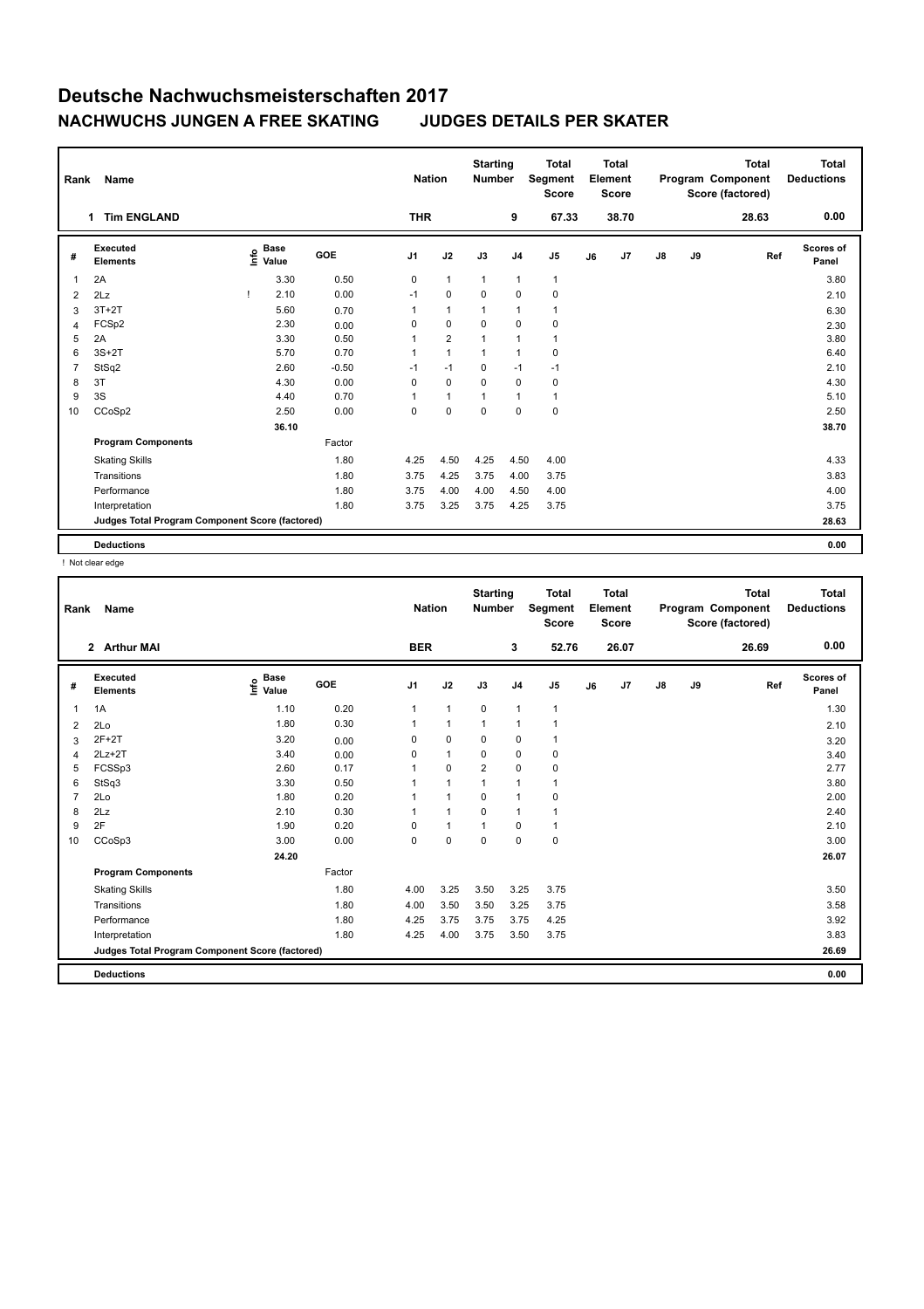| Rank           | <b>Name</b>                                     |                                  |            | <b>Nation</b>  |                | <b>Starting</b><br><b>Number</b> |                | <b>Total</b><br>Segment<br>Score |    | <b>Total</b><br>Element<br>Score |               |    | <b>Total</b><br>Program Component<br>Score (factored) | Total<br><b>Deductions</b> |
|----------------|-------------------------------------------------|----------------------------------|------------|----------------|----------------|----------------------------------|----------------|----------------------------------|----|----------------------------------|---------------|----|-------------------------------------------------------|----------------------------|
|                | Davide CALDERARI<br>3                           |                                  |            | <b>BAY</b>     |                |                                  | $\overline{7}$ | 52.17                            |    | 24.13                            |               |    | 28.04                                                 | 0.00                       |
| #              | Executed<br><b>Elements</b>                     | <b>Base</b><br>e Base<br>⊆ Value | <b>GOE</b> | J <sub>1</sub> | J2             | J3                               | J <sub>4</sub> | J <sub>5</sub>                   | J6 | J7                               | $\mathsf{J}8$ | J9 | Ref                                                   | <b>Scores of</b><br>Panel  |
| 1              | $2F+2Lo$                                        | 3.70                             | 0.20       | 0              | $\mathbf{1}$   | $\mathbf{1}$                     | 0              | $\mathbf{1}$                     |    |                                  |               |    |                                                       | 3.90                       |
| 2              | 1A                                              | 1.10                             | 0.00       | 0              | 0              | 0                                | 0              | 0                                |    |                                  |               |    |                                                       | 1.10                       |
| 3              | $2Lz+2T$                                        | 3.40                             | $-0.40$    | $-2$           | $-1$           | $-1$                             | $-2$           | $-1$                             |    |                                  |               |    |                                                       | 3.00                       |
| 4              | 2Lo                                             | 1.80                             | 0.00       | 0              | $\mathbf 0$    | $\Omega$                         | $\Omega$       | $\pmb{0}$                        |    |                                  |               |    |                                                       | 1.80                       |
| 5              | CCoSp3                                          | 3.00                             | 0.00       | 0              | $\mathbf 0$    | 1                                | $-1$           | 0                                |    |                                  |               |    |                                                       | 3.00                       |
| 6              | 2Lz                                             | 2.10                             | 0.00       | 0              | $\mathbf 0$    | 0                                | $\mathbf 0$    | $\pmb{0}$                        |    |                                  |               |    |                                                       | 2.10                       |
| $\overline{7}$ | 2F                                              | 1.90                             | 0.30       | 1              | $\mathbf{1}$   | 1                                | $\overline{1}$ | $\mathbf{1}$                     |    |                                  |               |    |                                                       | 2.20                       |
| 8              | 2S                                              | 1.30                             | 0.00       | 0              | $\mathbf{1}$   | $\mathbf 0$                      | $\mathbf 0$    | $\pmb{0}$                        |    |                                  |               |    |                                                       | 1.30                       |
| 9              | StSq2                                           | 2.60                             | 0.33       | 0              | $\mathbf{1}$   | 1                                | $\Omega$       | $\mathbf{1}$                     |    |                                  |               |    |                                                       | 2.93                       |
| 10             | FCSSp2                                          | 2.30                             | 0.50       | 0              | $\overline{1}$ | $\overline{1}$                   | $\overline{1}$ | $\overline{1}$                   |    |                                  |               |    |                                                       | 2.80                       |
|                |                                                 | 23.20                            |            |                |                |                                  |                |                                  |    |                                  |               |    |                                                       | 24.13                      |
|                | <b>Program Components</b>                       |                                  | Factor     |                |                |                                  |                |                                  |    |                                  |               |    |                                                       |                            |
|                | <b>Skating Skills</b>                           |                                  | 1.80       | 3.75           | 4.00           | 3.50                             | 3.50           | 3.75                             |    |                                  |               |    |                                                       | 3.67                       |
|                | Transitions                                     |                                  | 1.80       | 3.75           | 4.25           | 3.75                             | 3.25           | 3.75                             |    |                                  |               |    |                                                       | 3.75                       |
|                | Performance                                     |                                  | 1.80       | 4.25           | 4.25           | 4.25                             | 3.50           | 3.75                             |    |                                  |               |    |                                                       | 4.08                       |
|                | Interpretation                                  |                                  | 1.80       | 4.25           | 4.25           | 4.25                             | 3.75           | 3.75                             |    |                                  |               |    |                                                       | 4.08                       |
|                | Judges Total Program Component Score (factored) |                                  |            |                |                |                                  |                |                                  |    |                                  |               |    |                                                       | 28.04                      |
|                | <b>Deductions</b>                               |                                  |            |                |                |                                  |                |                                  |    |                                  |               |    |                                                       | 0.00                       |

| Rank           | Name<br>4 Alessio MEDINI                        |   |                                  |         | <b>Nation</b>  |              | <b>Starting</b><br><b>Number</b> |                | <b>Total</b><br>Segment<br><b>Score</b> |    | <b>Total</b><br>Element<br><b>Score</b> |               |    | <b>Total</b><br>Program Component<br>Score (factored) | <b>Total</b><br><b>Deductions</b> |
|----------------|-------------------------------------------------|---|----------------------------------|---------|----------------|--------------|----------------------------------|----------------|-----------------------------------------|----|-----------------------------------------|---------------|----|-------------------------------------------------------|-----------------------------------|
|                |                                                 |   |                                  |         | <b>BER</b>     |              |                                  | 10             | 49.73                                   |    | 23.37                                   |               |    | 26.86                                                 | 0.50                              |
| #              | <b>Executed</b><br><b>Elements</b>              |   | <b>Base</b><br>e Base<br>⊆ Value | GOE     | J <sub>1</sub> | J2           | J3                               | J <sub>4</sub> | J <sub>5</sub>                          | J6 | J7                                      | $\mathsf{J}8$ | J9 | Ref                                                   | Scores of<br>Panel                |
| 1              | 2Lz                                             |   | 2.10                             | 0.30    | $\mathbf{1}$   | $\mathbf{1}$ | $\mathbf{1}$                     | $\mathbf{1}$   | $\mathbf{1}$                            |    |                                         |               |    |                                                       | 2.40                              |
| 2              | 1A                                              |   | 1.10                             | 0.20    | $\mathbf{1}$   | $\mathbf{1}$ | $\mathbf 0$                      | 1              | 1                                       |    |                                         |               |    |                                                       | 1.30                              |
| 3              | CCoSp3                                          |   | 3.00                             | 0.50    | 1              | 0            | 1                                |                | 1                                       |    |                                         |               |    |                                                       | 3.50                              |
| 4              | $2F+2T$                                         |   | 3.20                             | 0.00    | 0              | $\mathbf 0$  | 0                                | 0              | 0                                       |    |                                         |               |    |                                                       | 3.20                              |
| 5              | 2Lo                                             |   | 1.80                             | 0.10    | $\Omega$       | $\mathbf 0$  | $\mathbf 0$                      | 1              | $\mathbf{1}$                            |    |                                         |               |    |                                                       | 1.90                              |
| 6              | FCSSp3                                          |   | 2.60                             | 0.00    | 0              | $\mathbf 0$  | $\Omega$                         | $-1$           | $\pmb{0}$                               |    |                                         |               |    |                                                       | 2.60                              |
| $\overline{7}$ | StSq2                                           |   | 2.60                             | 0.17    | 1              | $\mathbf 0$  | $\mathbf{1}$                     | 0              | 0                                       |    |                                         |               |    |                                                       | 2.77                              |
| 8              | $2$ Lze $+2$ T                                  | e | 2.80                             | $-0.90$ | $-3$           | $-3$         | $-3$                             | $-3$           | $-3$                                    |    |                                         |               |    |                                                       | 1.90                              |
| 9              | 2F                                              |   | 1.90                             | 0.30    | 1              | $\mathbf{1}$ | $\Omega$                         | $\mathbf{1}$   | $\mathbf{1}$                            |    |                                         |               |    |                                                       | 2.20                              |
| 10             | 2Lo                                             |   | 1.80                             | $-0.20$ | 0              | $-1$         | $\mathbf 0$                      | $-1$           | $-1$                                    |    |                                         |               |    |                                                       | 1.60                              |
|                |                                                 |   | 22.90                            |         |                |              |                                  |                |                                         |    |                                         |               |    |                                                       | 23.37                             |
|                | <b>Program Components</b>                       |   |                                  | Factor  |                |              |                                  |                |                                         |    |                                         |               |    |                                                       |                                   |
|                | <b>Skating Skills</b>                           |   |                                  | 1.80    | 4.50           | 3.75         | 3.75                             | 3.50           | 3.75                                    |    |                                         |               |    |                                                       | 3.75                              |
|                | Transitions                                     |   |                                  | 1.80    | 4.25           | 3.25         | 3.50                             | 3.25           | 3.50                                    |    |                                         |               |    |                                                       | 3.42                              |
|                | Performance                                     |   |                                  | 1.80    | 4.50           | 4.00         | 4.00                             | 3.75           | 3.75                                    |    |                                         |               |    |                                                       | 3.92                              |
|                | Interpretation                                  |   |                                  | 1.80    | 4.25           | 4.00         | 4.00                             | 3.50           | 3.50                                    |    |                                         |               |    |                                                       | 3.83                              |
|                | Judges Total Program Component Score (factored) |   |                                  |         |                |              |                                  |                |                                         |    |                                         |               |    |                                                       | 26.86                             |
|                | <b>Deductions</b>                               |   | Falls:                           | $-0.50$ |                |              |                                  |                |                                         |    |                                         |               |    |                                                       | $-0.50$                           |

e Wrong edge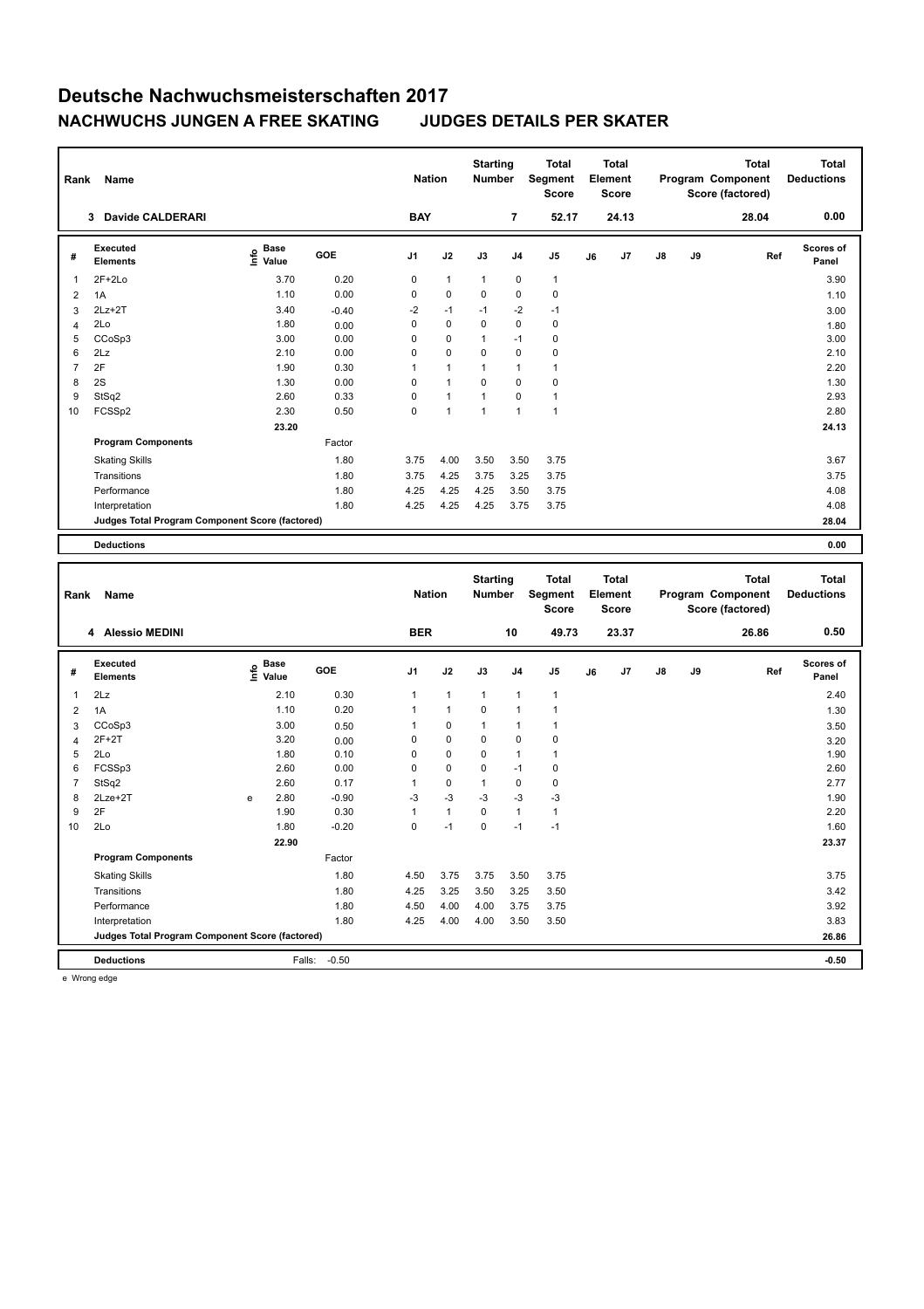| Rank           | Name                                            |                                             |            | <b>Nation</b> |              | <b>Starting</b><br><b>Number</b> |                | <b>Total</b><br>Segment<br><b>Score</b> |    | <b>Total</b><br>Element<br><b>Score</b> |               |    | <b>Total</b><br>Program Component<br>Score (factored) | Total<br><b>Deductions</b> |
|----------------|-------------------------------------------------|---------------------------------------------|------------|---------------|--------------|----------------------------------|----------------|-----------------------------------------|----|-----------------------------------------|---------------|----|-------------------------------------------------------|----------------------------|
|                | <b>Leon KRAICZYK</b><br>5.                      |                                             |            | <b>BAY</b>    |              |                                  | 8              | 48.26                                   |    | 23.37                                   |               |    | 24.89                                                 | 0.00                       |
| #              | Executed<br><b>Elements</b>                     | <b>Base</b><br>e <sup>Base</sup><br>⊆ Value | <b>GOE</b> | J1            | J2           | J3                               | J <sub>4</sub> | J <sub>5</sub>                          | J6 | J7                                      | $\mathsf{J}8$ | J9 | Ref                                                   | <b>Scores of</b><br>Panel  |
| $\mathbf{1}$   | $2F+2T$                                         | 3.20                                        | $-0.10$    | $-1$          | $\pmb{0}$    | 0                                | $-1$           | 0                                       |    |                                         |               |    |                                                       | 3.10                       |
| 2              | 2Lo                                             | 1.80                                        | 0.00       | 0             | $\mathbf{1}$ | 0                                | $\pmb{0}$      | $\pmb{0}$                               |    |                                         |               |    |                                                       | 1.80                       |
| 3              | 2Lz+2Lo                                         | 3.90                                        | $-0.30$    | $-1$          | 0            | $-1$                             | $-1$           | $-1$                                    |    |                                         |               |    |                                                       | 3.60                       |
| 4              | FCSSp3                                          | 2.60                                        | 0.00       | 0             | $\pmb{0}$    | 0                                | $-1$           | $\mathbf{1}$                            |    |                                         |               |    |                                                       | 2.60                       |
| 5              | 2T                                              | 1.30                                        | 0.00       | 0             | $\mathbf 0$  | 0                                | $\pmb{0}$      | 0                                       |    |                                         |               |    |                                                       | 1.30                       |
| 6              | 1A                                              | 1.10                                        | 0.00       | $\Omega$      | $\mathbf 0$  | $\Omega$                         | $\mathbf 0$    | 0                                       |    |                                         |               |    |                                                       | 1.10                       |
| $\overline{7}$ | 2Lz                                             | 2.10                                        | 0.00       | 0             | $\mathbf 0$  | 1                                | $\mathbf 0$    | $\mathbf 0$                             |    |                                         |               |    |                                                       | 2.10                       |
| 8              | CCoSp2                                          | 2.50                                        | 0.07       | 1             | $-1$         | $\mathbf 1$                      | $-1$           | 0                                       |    |                                         |               |    |                                                       | 2.57                       |
| 9              | 2F                                              | 1.90                                        | 0.00       | 0             | $\pmb{0}$    | 0                                | $\pmb{0}$      | $\mathbf 0$                             |    |                                         |               |    |                                                       | 1.90                       |
| 10             | StSq3                                           | 3.30                                        | 0.00       | 0             | $\mathbf 0$  | 1                                | $\mathbf 0$    | $\pmb{0}$                               |    |                                         |               |    |                                                       | 3.30                       |
|                |                                                 | 23.70                                       |            |               |              |                                  |                |                                         |    |                                         |               |    |                                                       | 23.37                      |
|                | <b>Program Components</b>                       |                                             | Factor     |               |              |                                  |                |                                         |    |                                         |               |    |                                                       |                            |
|                | <b>Skating Skills</b>                           |                                             | 1.80       | 4.00          | 3.50         | 3.50                             | 3.25           | 3.75                                    |    |                                         |               |    |                                                       | 3.58                       |
|                | Transitions                                     |                                             | 1.80       | 3.75          | 3.00         | 3.25                             | 3.25           | 3.50                                    |    |                                         |               |    |                                                       | 3.33                       |
|                | Performance                                     |                                             | 1.80       | 3.50          | 3.25         | 3.50                             | 3.50           | 3.50                                    |    |                                         |               |    |                                                       | 3.50                       |
|                | Interpretation                                  |                                             | 1.80       | 3.50          | 3.25         | 3.50                             | 3.50           | 3.25                                    |    |                                         |               |    |                                                       | 3.42                       |
|                | Judges Total Program Component Score (factored) |                                             |            |               |              |                                  |                |                                         |    |                                         |               |    |                                                       | 24.89                      |
|                | <b>Deductions</b>                               |                                             |            |               |              |                                  |                |                                         |    |                                         |               |    |                                                       | 0.00                       |

! Not clear edge

|                | Rank<br>Name<br><b>Roman GRIGORIEV</b><br>6.    |                           |         |                | <b>Nation</b>            | <b>Starting</b><br><b>Number</b> |                | <b>Total</b><br>Segment<br><b>Score</b> |    | <b>Total</b><br>Element<br><b>Score</b> |               |    | <b>Total</b><br>Program Component<br>Score (factored) | <b>Total</b><br><b>Deductions</b> |
|----------------|-------------------------------------------------|---------------------------|---------|----------------|--------------------------|----------------------------------|----------------|-----------------------------------------|----|-----------------------------------------|---------------|----|-------------------------------------------------------|-----------------------------------|
|                |                                                 |                           |         | <b>HES</b>     |                          |                                  | 1              | 46.93                                   |    | 22.77                                   |               |    | 24.16                                                 | 0.00                              |
| #              | Executed<br><b>Elements</b>                     | <b>Base</b><br>e<br>Value | GOE     | J <sub>1</sub> | J2                       | J3                               | J <sub>4</sub> | J5                                      | J6 | J7                                      | $\mathsf{J}8$ | J9 | Ref                                                   | <b>Scores of</b><br>Panel         |
| 1              | $2F+2Lo$                                        | 3.70                      | $-0.30$ | $-1$           | $-1$                     | $-1$                             | $-1$           | $-1$                                    |    |                                         |               |    |                                                       | 3.40                              |
| $\overline{2}$ | 2Lz                                             | 2.10                      | $-0.30$ | $-1$           | $-1$                     | $-1$                             | $-1$           | -1                                      |    |                                         |               |    |                                                       | 1.80                              |
| 3              | 2Lo                                             | 1.80                      | 0.00    | 0              | $\mathbf 0$              | 0                                | $\mathbf 0$    | 0                                       |    |                                         |               |    |                                                       | 1.80                              |
| 4              | FCSSp3                                          | 2.60                      | 0.50    | 1              | $\mathbf{1}$             | $\mathbf{1}$                     | $\mathbf{1}$   | 0                                       |    |                                         |               |    |                                                       | 3.10                              |
| 5              | 2Lz                                             | 2.10                      | 0.30    | $\mathbf{1}$   | $\mathbf{1}$             | $\mathbf{1}$                     | $\overline{1}$ | $\pmb{0}$                               |    |                                         |               |    |                                                       | 2.40                              |
| 6              | StSq2                                           | 2.60                      | 0.00    | 0              | $\mathbf 0$              | $\Omega$                         | $\mathbf 0$    | $\pmb{0}$                               |    |                                         |               |    |                                                       | 2.60                              |
| $\overline{7}$ | Α                                               | 0.00                      | 0.00    | ٠              | $\overline{\phantom{a}}$ |                                  | ÷              | ٠                                       |    |                                         |               |    |                                                       | 0.00                              |
| 8              | 2S                                              | 1.30                      | 0.00    | $-1$           | $\mathbf 0$              | $\mathbf 0$                      | $\mathbf 0$    | $\mathbf 0$                             |    |                                         |               |    |                                                       | 1.30                              |
| 9              | $2F+2T$                                         | 3.20                      | 0.00    | 0              | $-1$                     | 0                                | $\mathbf 0$    | $\pmb{0}$                               |    |                                         |               |    |                                                       | 3.20                              |
| 10             | $1A^*$                                          | $\star$<br>0.00           | 0.00    | ÷              | $\overline{\phantom{a}}$ |                                  | ÷              | $\overline{\phantom{a}}$                |    |                                         |               |    |                                                       | 0.00                              |
| 11             | CCoSp3                                          | 3.00                      | 0.17    | 0              | 0                        | $\overline{1}$                   | $\pmb{0}$      | $\mathbf{1}$                            |    |                                         |               |    |                                                       | 3.17                              |
|                |                                                 | 22.40                     |         |                |                          |                                  |                |                                         |    |                                         |               |    |                                                       | 22.77                             |
|                | <b>Program Components</b>                       |                           | Factor  |                |                          |                                  |                |                                         |    |                                         |               |    |                                                       |                                   |
|                | <b>Skating Skills</b>                           |                           | 1.80    | 3.50           | 3.50                     | 3.50                             | 3.50           | 3.50                                    |    |                                         |               |    |                                                       | 3.50                              |
|                | Transitions                                     |                           | 1.80    | 3.25           | 2.75                     | 3.25                             | 3.50           | 3.25                                    |    |                                         |               |    |                                                       | 3.25                              |
|                | Performance                                     |                           | 1.80    | 3.25           | 3.25                     | 3.50                             | 3.50           | 3.50                                    |    |                                         |               |    |                                                       | 3.42                              |
|                | Interpretation                                  |                           | 1.80    | 3.00           | 3.00                     | 3.50                             | 3.25           | 3.50                                    |    |                                         |               |    |                                                       | 3.25                              |
|                | Judges Total Program Component Score (factored) |                           |         |                |                          |                                  |                |                                         |    |                                         |               |    |                                                       | 24.16                             |
|                | <b>Deductions</b>                               |                           |         |                |                          |                                  |                |                                         |    |                                         |               |    |                                                       | 0.00                              |
|                | * Invalid element                               |                           |         |                |                          |                                  |                |                                         |    |                                         |               |    |                                                       |                                   |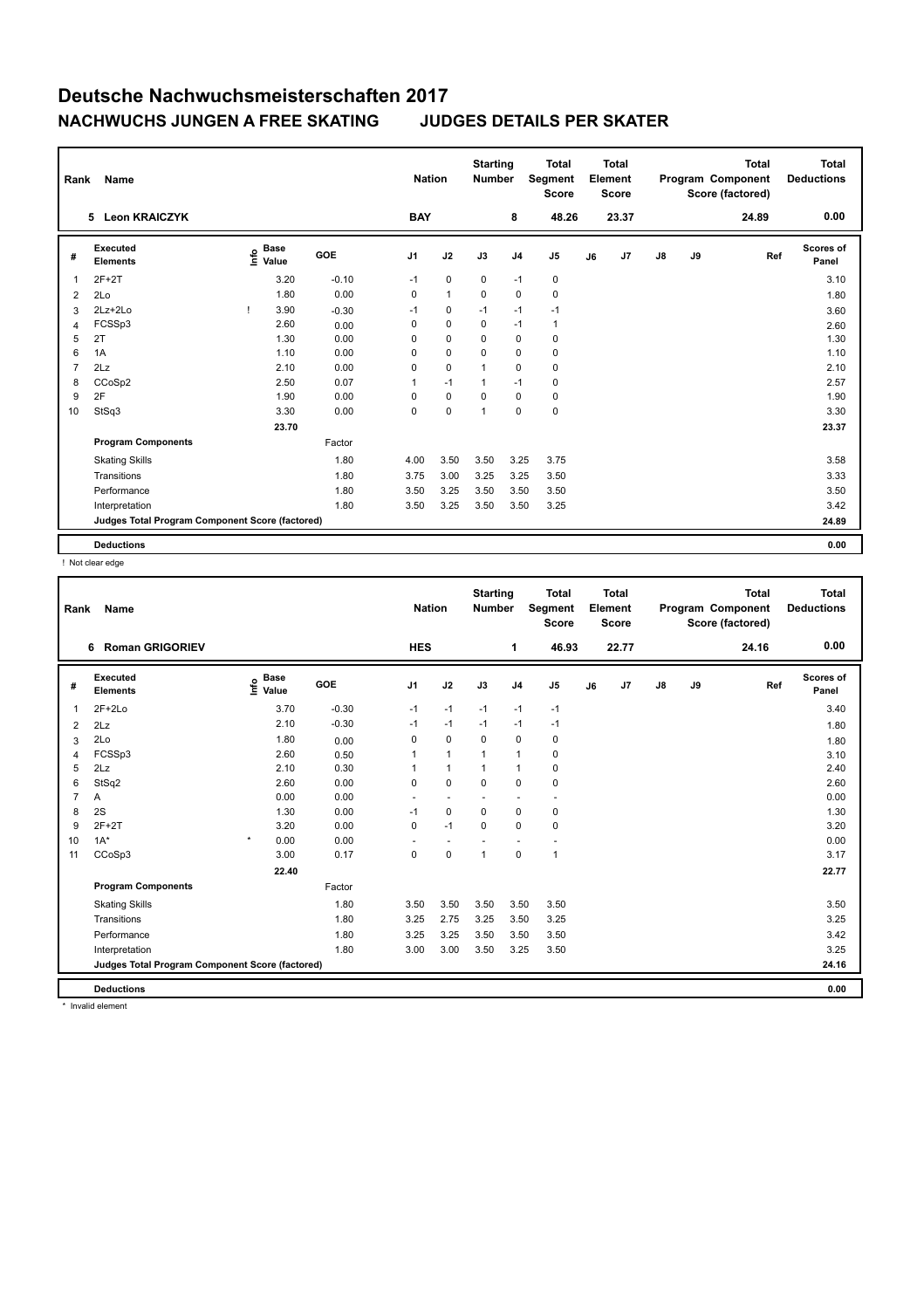| Rank | Name<br>Robert LÖWENHERZ<br>7                   |    |                                    |         |                | <b>Nation</b>  | <b>Starting</b><br><b>Number</b> |                | <b>Total</b><br>Segment<br><b>Score</b> |    | Total<br>Element<br><b>Score</b> |               |    | <b>Total</b><br>Program Component<br>Score (factored) | Total<br><b>Deductions</b> |
|------|-------------------------------------------------|----|------------------------------------|---------|----------------|----------------|----------------------------------|----------------|-----------------------------------------|----|----------------------------------|---------------|----|-------------------------------------------------------|----------------------------|
|      |                                                 |    |                                    |         | <b>BER</b>     |                |                                  | 6              | 46.80                                   |    | 21.79                            |               |    | 25.51                                                 | 0.50                       |
| #    | Executed<br><b>Elements</b>                     |    | <b>Base</b><br>$\frac{6}{5}$ Value | GOE     | J <sub>1</sub> | J2             | J3                               | J <sub>4</sub> | J <sub>5</sub>                          | J6 | J7                               | $\mathsf{J}8$ | J9 | Ref                                                   | Scores of<br>Panel         |
| 1    | 2Lo                                             |    | 1.80                               | $-0.50$ | $-2$           | $-1$           | $-2$                             | $-2$           | $-1$                                    |    |                                  |               |    |                                                       | 1.30                       |
| 2    | $2T+2T$                                         |    | 2.60                               | 0.20    | $\mathbf{1}$   | $\mathbf 0$    | $\mathbf{1}$                     | $\overline{1}$ | $\mathbf{1}$                            |    |                                  |               |    |                                                       | 2.80                       |
| 3    | 2F                                              |    | 1.90                               | 0.00    | $-1$           | $\mathbf 0$    | 0                                | $\pmb{0}$      | 0                                       |    |                                  |               |    |                                                       | 1.90                       |
| 4    | 2A<<                                            | << | 1.10                               | $-0.60$ | $-3$           | $-3$           | $-3$                             | $-3$           | $-3$                                    |    |                                  |               |    |                                                       | 0.50                       |
| 5    | 2A                                              |    | 3.30                               | 0.00    | 0              | 0              | $-1$                             | 0              | 0                                       |    |                                  |               |    |                                                       | 3.30                       |
| 6    | 2Lo+1A+SEQ                                      |    | 2.32                               | 0.00    | 0              | $\mathbf 0$    | $\mathbf 0$                      | $\mathbf 0$    | 0                                       |    |                                  |               |    |                                                       | 2.32                       |
| 7    | FCSSp3                                          |    | 2.60                               | 0.50    | 1              | $\overline{1}$ | $\mathbf{1}$                     | $\mathbf 0$    | $\mathbf{1}$                            |    |                                  |               |    |                                                       | 3.10                       |
| 8    | StSq1                                           |    | 1.80                               | 0.00    | 0              | $\mathbf 0$    | $\mathbf 0$                      | $\mathbf 0$    | 0                                       |    |                                  |               |    |                                                       | 1.80                       |
| 9    | 2F                                              |    | 1.90                               | $-0.30$ | $-1$           | $-1$           | $-1$                             | $-1$           | 0                                       |    |                                  |               |    |                                                       | 1.60                       |
| 10   | CCoSp3                                          |    | 3.00                               | 0.17    | 0              | $\overline{1}$ | $\mathbf 0$                      | 0              | $\mathbf{1}$                            |    |                                  |               |    |                                                       | 3.17                       |
|      |                                                 |    | 22.32                              |         |                |                |                                  |                |                                         |    |                                  |               |    |                                                       | 21.79                      |
|      | <b>Program Components</b>                       |    |                                    | Factor  |                |                |                                  |                |                                         |    |                                  |               |    |                                                       |                            |
|      | <b>Skating Skills</b>                           |    |                                    | 1.80    | 4.25           | 3.75           | 3.50                             | 3.25           | 4.00                                    |    |                                  |               |    |                                                       | 3.75                       |
|      | Transitions                                     |    |                                    | 1.80    | 3.75           | 3.25           | 3.25                             | 3.25           | 3.75                                    |    |                                  |               |    |                                                       | 3.42                       |
|      | Performance                                     |    |                                    | 1.80    | 3.75           | 3.50           | 3.50                             | 3.50           | 3.75                                    |    |                                  |               |    |                                                       | 3.58                       |
|      | Interpretation                                  |    |                                    | 1.80    | 3.75           | 3.25           | 3.50                             | 3.25           | 3.50                                    |    |                                  |               |    |                                                       | 3.42                       |
|      | Judges Total Program Component Score (factored) |    |                                    |         |                |                |                                  |                |                                         |    |                                  |               |    |                                                       | 25.51                      |
|      | <b>Deductions</b>                               |    | Falls:                             | $-0.50$ |                |                |                                  |                |                                         |    |                                  |               |    |                                                       | $-0.50$                    |

<< Downgraded jump

| Rank           | Name<br><b>Laurenz DAUENHAUER</b><br>8          |           |                                             |         | <b>Nation</b>  |              | <b>Starting</b><br><b>Number</b> |                | <b>Total</b><br>Segment<br><b>Score</b> |    | <b>Total</b><br>Element<br><b>Score</b> |               |    | <b>Total</b><br>Program Component<br>Score (factored) | <b>Total</b><br><b>Deductions</b> |
|----------------|-------------------------------------------------|-----------|---------------------------------------------|---------|----------------|--------------|----------------------------------|----------------|-----------------------------------------|----|-----------------------------------------|---------------|----|-------------------------------------------------------|-----------------------------------|
|                |                                                 |           |                                             |         | <b>BAY</b>     |              |                                  | $\mathbf{2}$   | 45.90                                   |    | 20.70                                   |               |    | 25.20                                                 | 0.00                              |
| #              | <b>Executed</b><br><b>Elements</b>              |           | <b>Base</b><br>e <sup>Base</sup><br>⊆ Value | GOE     | J <sub>1</sub> | J2           | J3                               | J <sub>4</sub> | J <sub>5</sub>                          | J6 | J7                                      | $\mathsf{J}8$ | J9 | Ref                                                   | <b>Scores of</b><br>Panel         |
| 1              | 2F                                              |           | 1.90                                        | 0.30    | $\mathbf{1}$   | $\mathbf{1}$ | $\mathbf{1}$                     | $\mathbf{1}$   | $\mathbf{1}$                            |    |                                         |               |    |                                                       | 2.20                              |
| $\overline{2}$ | $2Lz+2T<$                                       | $\hat{~}$ | 3.00                                        | $-0.60$ | $-2$           | $-2$         | $-2$                             | $-2$           | $-2$                                    |    |                                         |               |    |                                                       | 2.40                              |
| 3              | 2Lo                                             |           | 1.80                                        | 0.10    | 0              | $\mathbf{1}$ | 0                                | $\mathbf{1}$   | 0                                       |    |                                         |               |    |                                                       | 1.90                              |
| 4              | CCoSp2V                                         |           | 2.00                                        | $-0.30$ | $-1$           | $-1$         | $-1$                             | $-1$           | $-1$                                    |    |                                         |               |    |                                                       | 1.70                              |
| 5              | 2F                                              |           | 1.90                                        | 0.00    | 0              | $\mathbf 0$  | 0                                | $\mathbf 0$    | $\mathbf 0$                             |    |                                         |               |    |                                                       | 1.90                              |
| 6              | 2Lo                                             |           | 1.80                                        | 0.00    | $\Omega$       | $\mathbf{1}$ | $\Omega$                         | $\mathbf 0$    | $\pmb{0}$                               |    |                                         |               |    |                                                       | 1.80                              |
| 7              | 2Lz                                             |           | 2.10                                        | 0.00    | 0              | 0            | $-1$                             | $\pmb{0}$      | 0                                       |    |                                         |               |    |                                                       | 2.10                              |
| 8              | StSq2                                           |           | 2.60                                        | 0.00    | $\Omega$       | $\mathbf 0$  | $-1$                             | 0              | $\pmb{0}$                               |    |                                         |               |    |                                                       | 2.60                              |
| 9              | $1A+2T$                                         |           | 2.40                                        | $-0.20$ | $-1$           | $-1$         | $-1$                             | $-1$           | $-1$                                    |    |                                         |               |    |                                                       | 2.20                              |
| 10             | FCSp1                                           |           | 1.90                                        | 0.00    | $-1$           | $\mathbf 0$  | 1                                | $\mathbf 0$    | $\pmb{0}$                               |    |                                         |               |    |                                                       | 1.90                              |
|                |                                                 |           | 21.40                                       |         |                |              |                                  |                |                                         |    |                                         |               |    |                                                       | 20.70                             |
|                | <b>Program Components</b>                       |           |                                             | Factor  |                |              |                                  |                |                                         |    |                                         |               |    |                                                       |                                   |
|                | <b>Skating Skills</b>                           |           |                                             | 1.80    | 3.75           | 3.75         | 3.25                             | 3.50           | 3.75                                    |    |                                         |               |    |                                                       | 3.67                              |
|                | Transitions                                     |           |                                             | 1.80    | 3.50           | 3.50         | 3.50                             | 3.25           | 3.50                                    |    |                                         |               |    |                                                       | 3.50                              |
|                | Performance                                     |           |                                             | 1.80    | 3.25           | 3.75         | 3.50                             | 3.00           | 3.75                                    |    |                                         |               |    |                                                       | 3.50                              |
|                | Interpretation                                  |           |                                             | 1.80    | 3.25           | 3.50         | 3.25                             | 3.00           | 3.50                                    |    |                                         |               |    |                                                       | 3.33                              |
|                | Judges Total Program Component Score (factored) |           |                                             |         |                |              |                                  |                |                                         |    |                                         |               |    |                                                       | 25.20                             |
|                | <b>Deductions</b>                               |           |                                             |         |                |              |                                  |                |                                         |    |                                         |               |    |                                                       | 0.00                              |
|                |                                                 |           |                                             |         |                |              |                                  |                |                                         |    |                                         |               |    |                                                       |                                   |

< Under-rotated jump